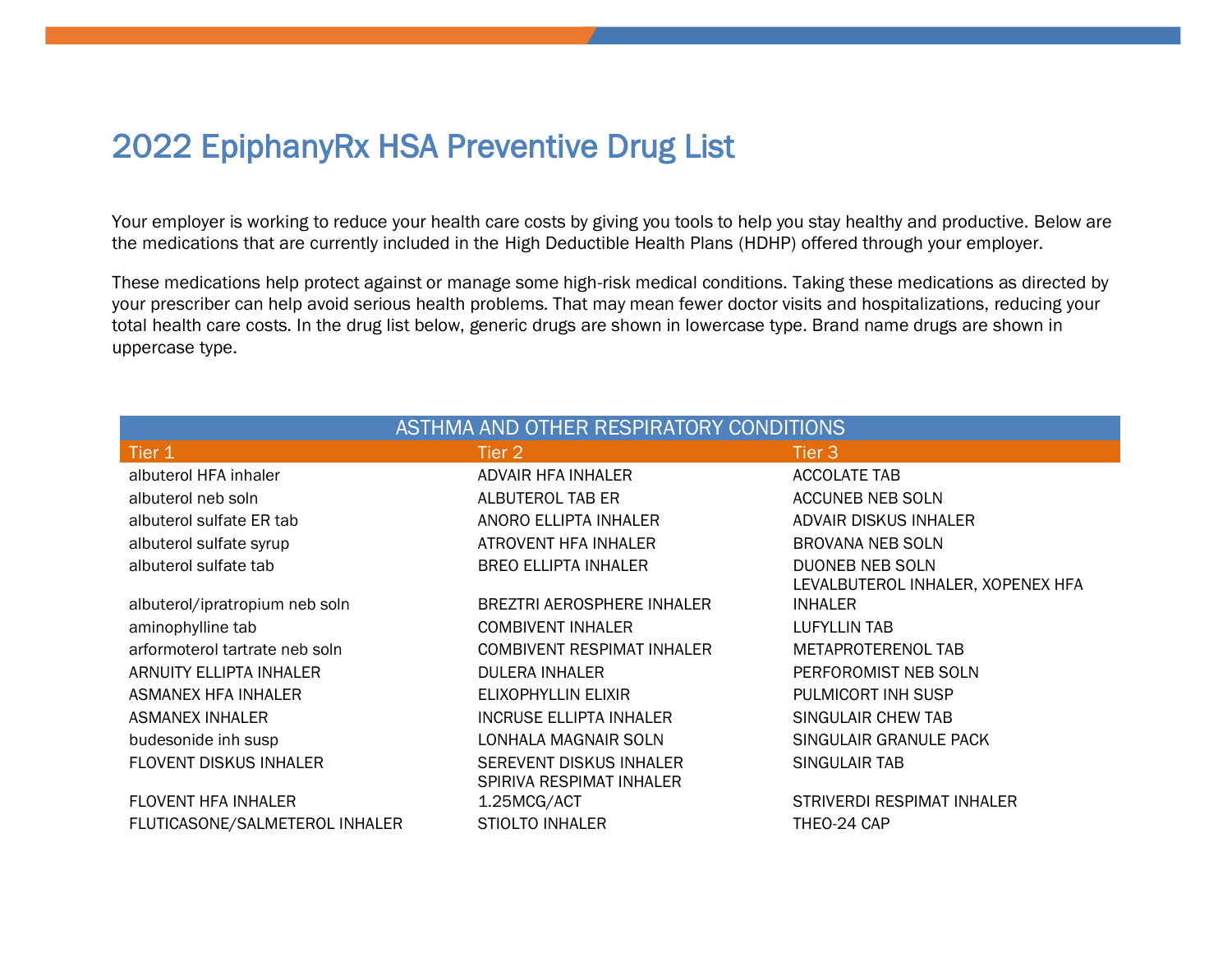fluticasone/salmeterol inhaler, wixela inhaler SYMBICORT INHALER VOSPIRE ER TAB formoterol fumarate neb soln THEOPHYLLINE ER TAB XOPENEX NEB SOLN ipratropium neb soln TRELEGY ELLIPTA INHALER levalbuterol neb soln METAPROTERENOL SYRUP montelukast chew tab montelukast granule pack montelukast tab terbutaline sulfate tab theophylline ER tab theophylline soln VENTOLIN HFA INHALER zafirlukast tab

toremifene tab

| <b>CANCER PREVENTION</b> |                   |                     |  |
|--------------------------|-------------------|---------------------|--|
| Tier 1                   | Tier 2            | Tier 3              |  |
| abiraterone tab 250mg    | <b>EMCYT CAP</b>  | ARIMIDEX TAB        |  |
| bicalutamide tab         | ERLEADA TAB       | AROMASIN TAB        |  |
| flutamide cap            | flutamide cap     | CASODEX TAB         |  |
| letrozole tab            | LYSODREN TAB      | <b>FARESTON TAB</b> |  |
| megestrol susp           | <b>NUBEQA TAB</b> | <b>FEMARA TAB</b>   |  |
| megestrol tab            | ORGOVYX TAB       | <b>MEGACE SUSP</b>  |  |
| nilutamide tab           |                   |                     |  |

| CONDITIONS RELATED TO BLOOD CLOTS |                                   |                     |  |
|-----------------------------------|-----------------------------------|---------------------|--|
| Tier 1                            | Tier 2                            | Tier 3              |  |
| anagrelide cap                    | CABLIVI INJ KIT                   | AGGRENOX CAP        |  |
| aspirin/dipyridamole cap          | ELIQUIS TAB, ELIQUIS STARTER PACK | <b>AGRYLIN CAP</b>  |  |
| cilostazol tab                    | <b>XARELTO STARTER PACK</b>       | ARIXTRA INJ         |  |
| clopidogrel tab 75mg              | <b>XARELTO SUSP</b>               | <b>BRILINTA TAB</b> |  |
| dipyridamole tab                  | <b>XARELTO TAB</b>                | <b>COUMADIN TAB</b> |  |



Page **2** of **21**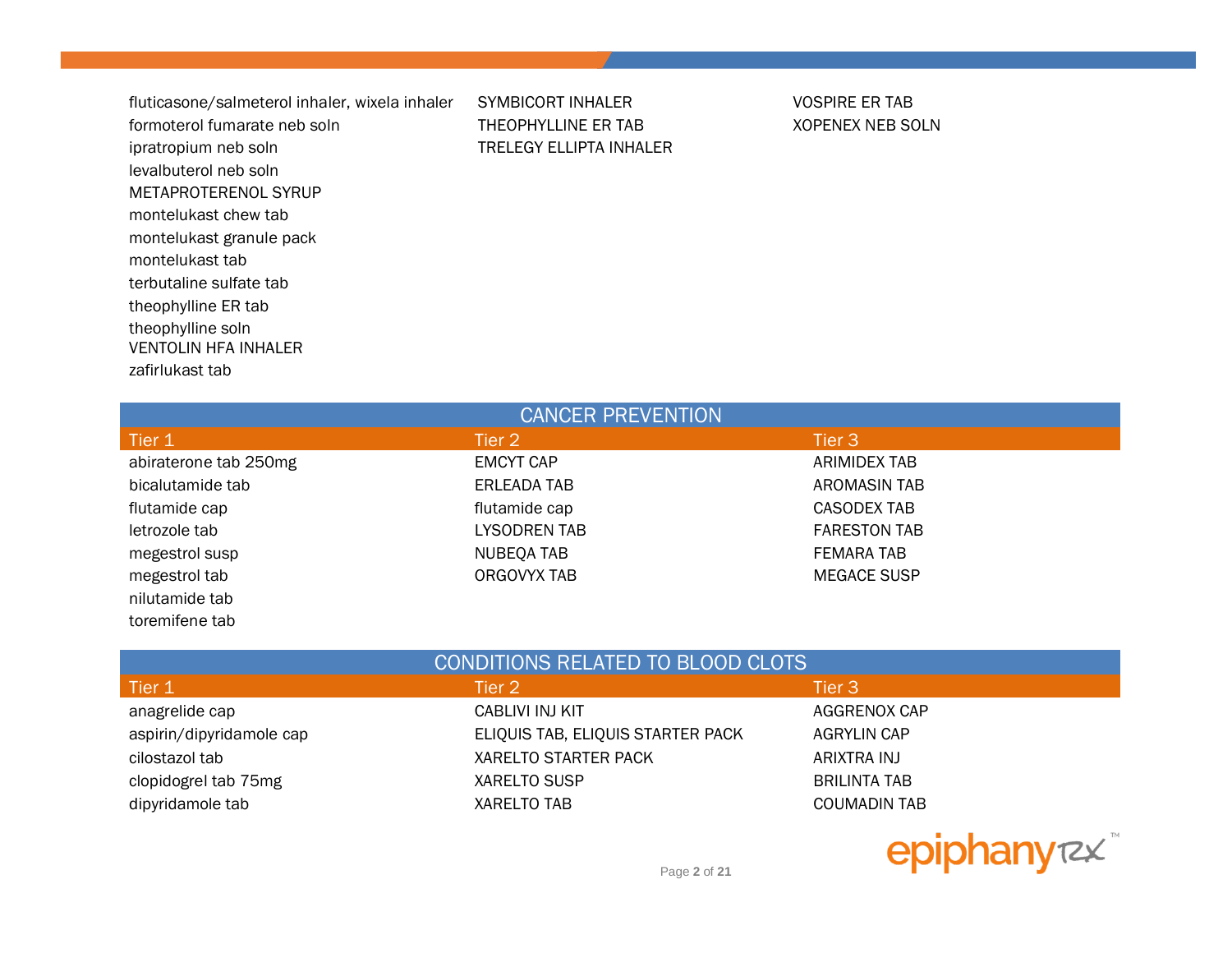enoxaparin inj EFFIENT TAB fondaparinux inj FRAGMIN INJ pentoxifylline ER tab **LOVENOX** INJ prasugrel tab **PERSANTINE TAB** ticlopidine tab PLAVIX TAB 75MG warfarin tab **PLETAL TAB** 

PRADAXA CAP TRENTAL TAB ZONTIVITY TAB

#### **DIABETES**

| Tier 1                      | Tier 2                      | Tier <sub>3</sub>          |
|-----------------------------|-----------------------------|----------------------------|
| acarbose tab                | <b>AVANDAMET TAB</b>        | <b>ACTOPLUS MET XR TAB</b> |
| diazoxide susp              | <b>AVANDARYL TAB</b>        | <b>ACTOS TAB</b>           |
| glimepiride tab             | AVANDIA TAB                 | <b>AMARYL TAB</b>          |
| glipizide ER tab            | BAQSIMI NASAL POWDER        | <b>BYETTA INJ</b>          |
| glipizide tab               | BYDUREON BCISE AUTO INJ     | <b>CYCLOSET TAB</b>        |
| glipizide/metformin tab     | BYDUREON INJ                | <b>DIABETA TAB</b>         |
| glucagon (rdna) for inj kit | BYDUREON PEN INJ            | <b>GLUCOPHAGE TAB</b>      |
| glyburide micronized tab    | FARXIGA TAB                 | <b>GLUCOPHAGE XR TAB</b>   |
| glyburide tab               | FIASP FLEXTOUCH INJ         | <b>GLUCOTROL TAB</b>       |
| glyburide/metformin tab     | <b>FIASP INJ</b>            | <b>GLUCOTROL XL TAB</b>    |
| metformin ER tab            | <b>FIASP PENFILL INJ</b>    | <b>GLUCOVANCE TAB</b>      |
| metformin soln              | <b>GLUCAGEN HYPOKIT INJ</b> | <b>GLYNASE TAB</b>         |
| metformin tab               | <b>GLUCAGON EMR INJ</b>     | <b>GLYSET TAB</b>          |
| miglitol tab                | <b>GLUCAGON INJ KIT</b>     | <b>METAGLIP TAB</b>        |
| nateglinide tab             | <b>GLYXAMBI TAB</b>         | PRANDIN TAB                |
| pioglitazone tab            | <b>GVOKE INJ</b>            | PRECOSE TAB                |
| repaglinide tab             | <b>GVOKE INJ KIT</b>        | PROGLYCEM SUSP             |
| <b>TOLAZAMIDE TAB</b>       | <b>GVOKE PFS INJ</b>        | <b>RIOMET ER SUSP</b>      |
|                             | HUMULIN R INJ U-500         | RIOMET SOLN                |



HUMULIN R U-500 KWIKPEN INJ STARLIX TAB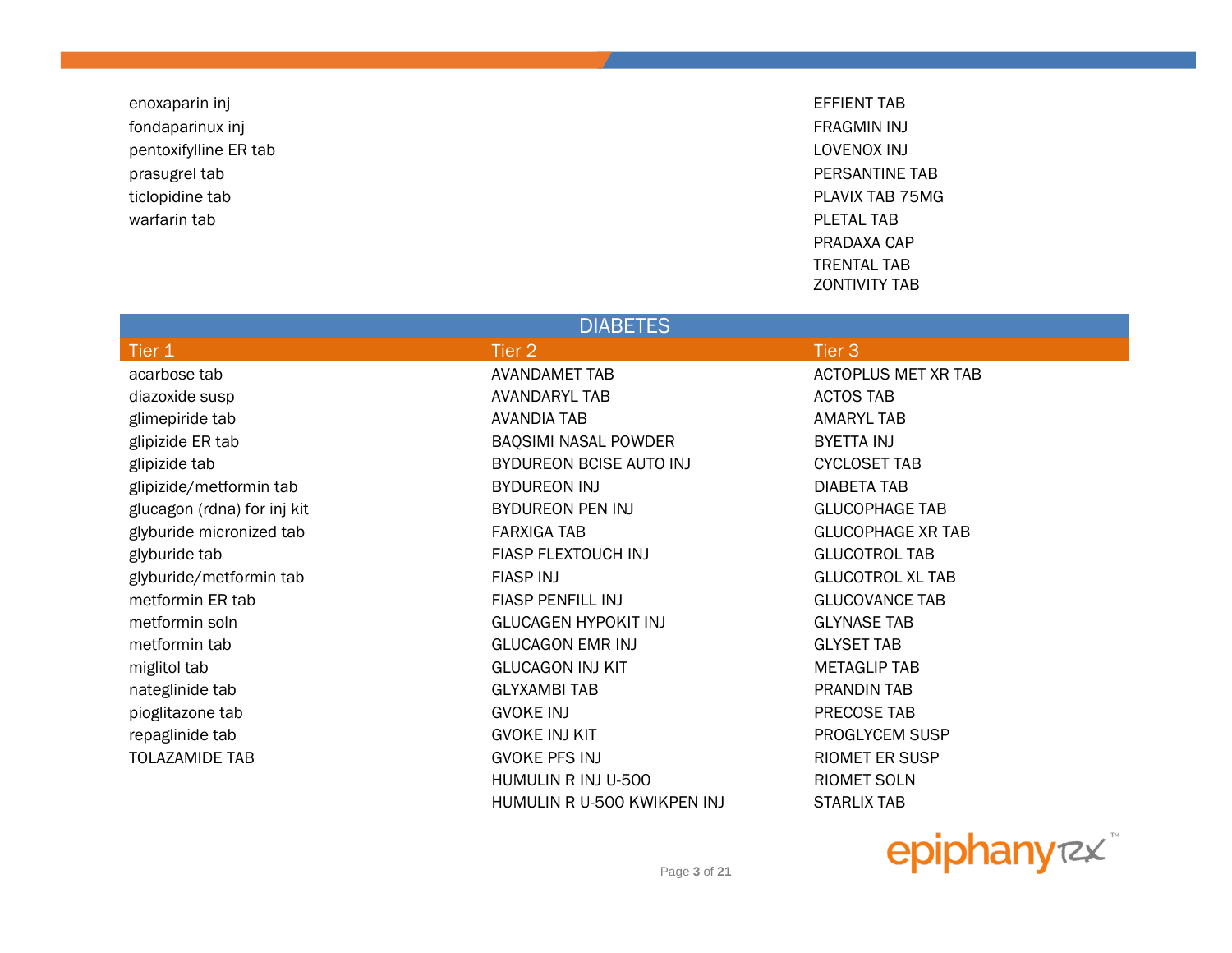INSULIN ASPART FLEXPEN INJ INSULIN ASPART INJ INSULIN ASPART MIX FLEXPEN INJ INSULIN ASPART MIX INJ INSULIN ASPART PENFILL INJ JANUMET TAB JANUMET XR TAB JANUVIA TAB JARDIANCE TAB JENTADUETO TAB JENTADUETO XR TAB KORLYM TAB LEVEMIR FLEXTOUCH INJ LEVEMIR INJ NOVOLIN 70/30 FLEXPEN INJ NOVOLIN 70/30 INJ NOVOLIN N FLEXPEN INJ NOVOLIN N INJ NOVOLIN R FLEXPEN INJ NOVOLIN R INJ NOVOLOG FLEXPEN INJ NOVOLOG INJ NOVOLOG MIX FLEXPEN INJ NOVOLOG MIX INJ NOVOLOG PENFILL INJ OZEMPIC INJ RYBELSUS TAB SEMGLEE INJ, INSULIN GLARGINE INJ (LANTUS Equiv) SEMGLEE PEN, INSULIN GLARGINE PEN (LANTUS Equiv) SOLIQUA INJ

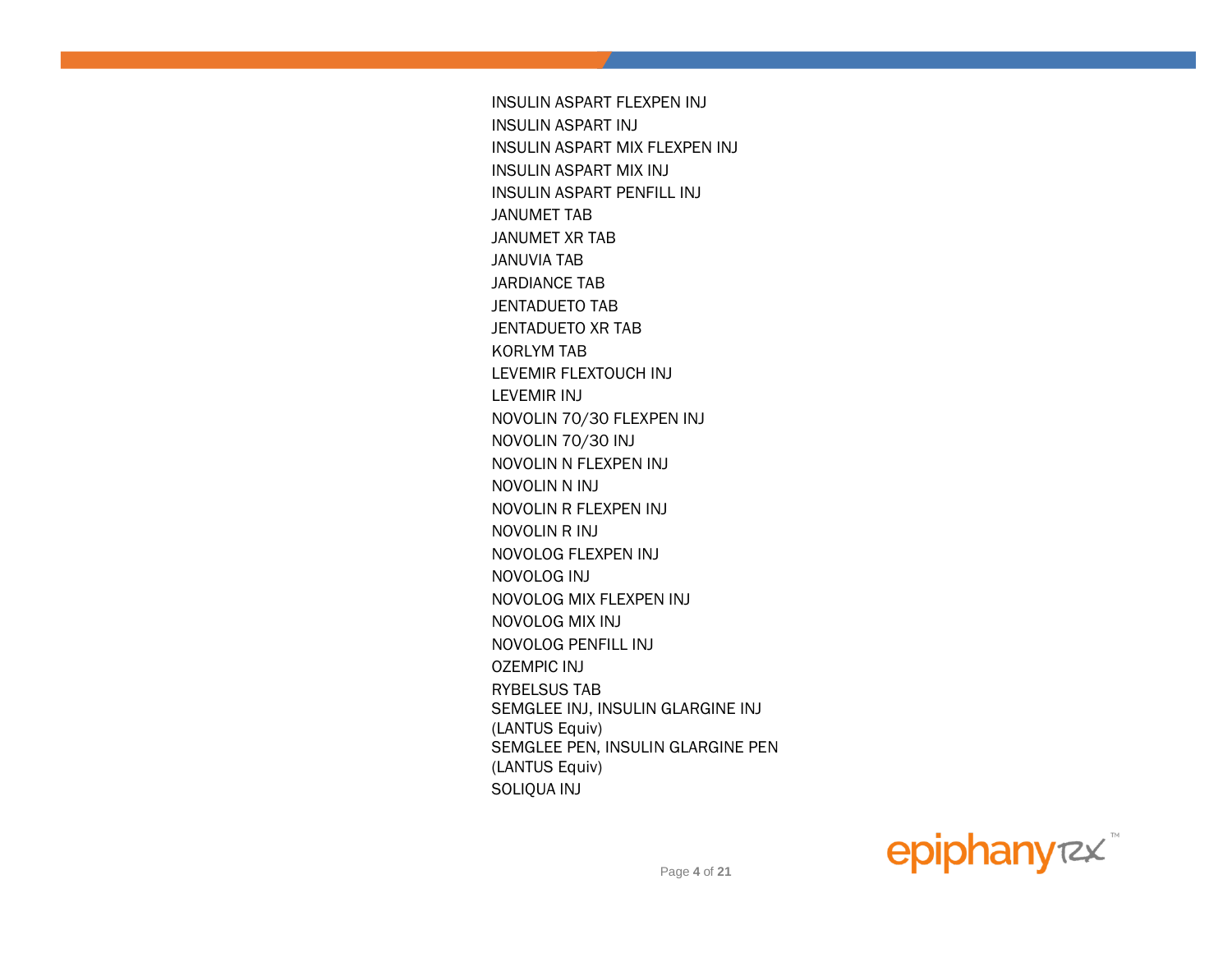SYNJARDY TAB SYNJARDY XR TAB 10-1000MG, 25- 1000MG SYNJARDY XR TAB 5-1000MG, 12.5- 1000MG TOLBUTAMIDE TAB TOUJEO MAX SOLOSTAR INJ TOUJEO SOLOSTAR INJ TRADJENTA TAB TRESIBA FLEXTOUCH INJ TRESIBA INJ TRIJARDY XR TAB 10-5-1000MG, 25-5- 1000MG TRIJARDY XR TAB 5-25-1000MG, 12.5- 2.5-1000MG TRULICITY INJ VICTOZA INJ XIGDUO XR TAB 2.5-1000MG, 5-1000MG XIGDUO XR TAB 5-500MG, 10-500MG, 10-1000MG XULTOPHY INJ ZEGALOGUE INJ

#### DIABETIC SUPPLIES

B-D INSULIN SYRINGE THE RECEIVER ACCU-CHEK AVIVA PLUS TEST STRIP THE DEXCOM G6 RECEIVER B-D PEN NEEDLE ACCU-CHEK GUIDE TEST STRIP DEXCOM G6 SENSOR CALIBRATION LIOUID **ACCU-CHEK SMARTVIEW TEST STRIP** DEXCOM G6 TRANSMITTER CLINISTIX TEST STRIP ACCU-CHEK TEST STRIP FREESTYLE LIBRE 2 RECEIVER KETO-DIASTIX TEST STRIP FREESTYLE INSULINX TEST STRIP FREESTYLE LIBRE 2 SENSOR KETOSTIX FREESTYLE LITE TEST STRIP FREESTYLE LITE TEST STRIP FREESTYLE LIBRE RECEIVER LANCET DEVICE FREESTYLE PRECISION NEO TEST STRIP FREESTYLE LIBRE SENSOR (10-DAY) LANCET KIT FREESTYLE TEST STRIP FREESTYLE TEST STRIP FREESTYLE LIBRE SENSOR (14-DAY)

#### Tier  $1$  Tier  $2$  Tier  $2$  Tier  $3$  Tier  $3$



Page **5** of **21**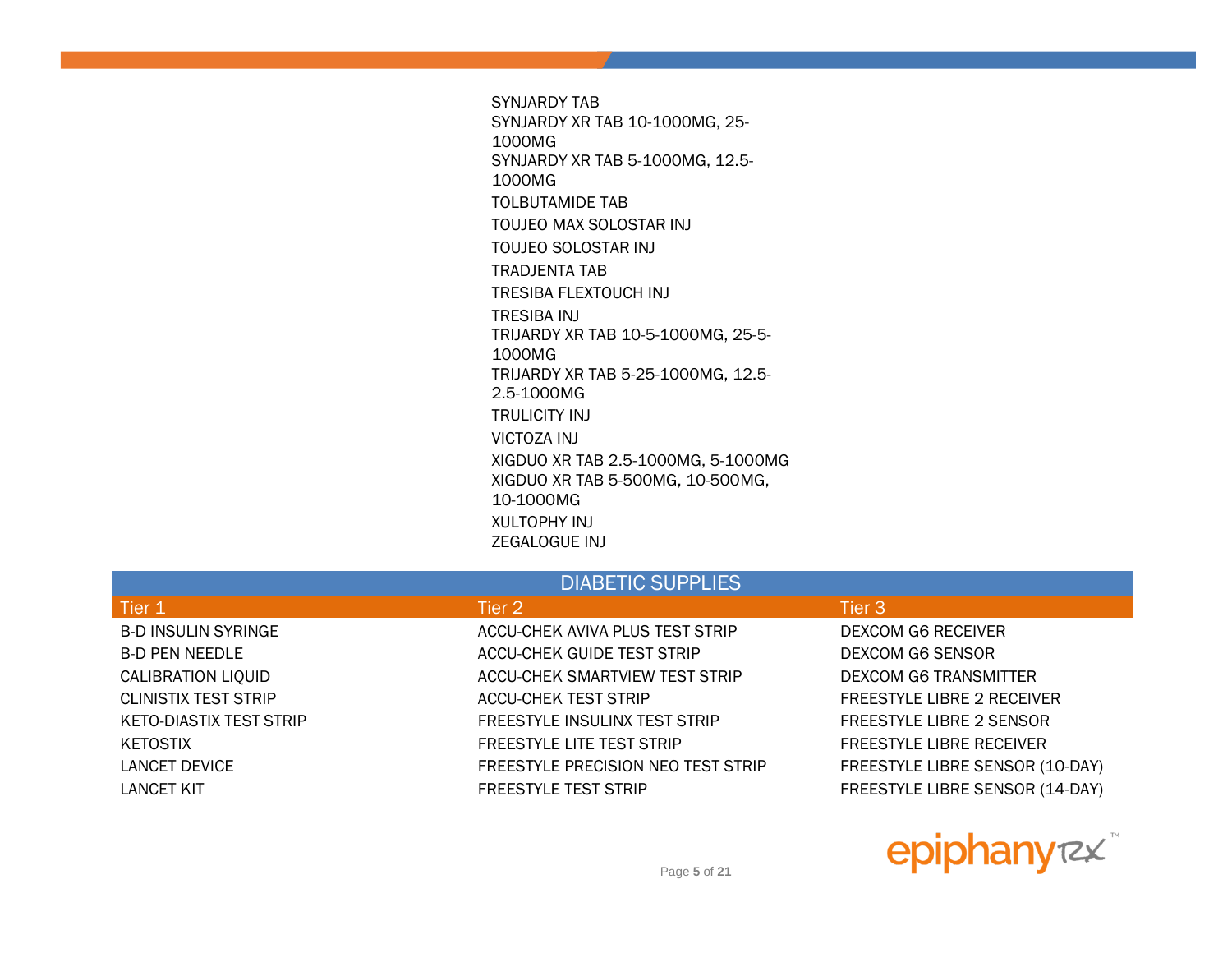#### **LANCETS** NOVOFINE PEN NEEDLE NOVOTWIST PEN NEEDLE NOVOTWIST/NOVOFINE PEN NEEDLE

**OMNIPOD 5 INTRO KIT** OMNIPOD 5 PACK PODS OMNIPOD DASH INTRO KIT OMNIPOD DASH PODS **OMNIPOD STARTER KIT** PRECISION XTRA KETONE TEST STRIP PRECISION XTRA TEST STRIP V-GO INJ KIT

| <b>EMOTIONAL HEALTH</b>  |        |                     |  |
|--------------------------|--------|---------------------|--|
| Tier 1                   | Tier 2 | Tier 3              |  |
| asenapine maleate SL tab |        | <b>CELEXA TAB</b>   |  |
| citalopram soln          |        | <b>CLOZARIL TAB</b> |  |
| citalopram tab           |        | <b>LEXAPRO SOLN</b> |  |
| clozapine tab            |        | <b>LEXAPRO TAB</b>  |  |
| escitalopram soln        |        | <b>LOXITANE CAP</b> |  |
| escitalopram tab         |        | LUVOX CR CAP        |  |
| fluoxetine cap           |        | PAXIL CR TAB        |  |
| fluoxetine soln          |        | PAXIL ORAL SUSP     |  |
| fluoxetine tab           |        | <b>PAXIL TAB</b>    |  |
| fluvoxamine ER cap       |        | PROZAC CAP          |  |
| fluvoxamine tab          |        | PROZAC SOLN         |  |
| loxapine cap             |        | PROZAC TAB          |  |
| olanzapine ODT           |        | SAPHRIS SL TAB      |  |
| olanzapine tab           |        | <b>SEROQUEL TAB</b> |  |
| paroxetine ER tab        |        | SEROQUEL XR TAB     |  |
| paroxetine oral susp     |        | ZOLOFT CONC         |  |
| paroxetine tab           |        | <b>ZOLOFT TAB</b>   |  |
| quetiapine tab           |        | <b>ZYPREXA TAB</b>  |  |
| quetiapine XR tab        |        | ZYPREXA ZYDIS TAB   |  |
| sertraline conc          |        |                     |  |
| sertraline tab           |        |                     |  |

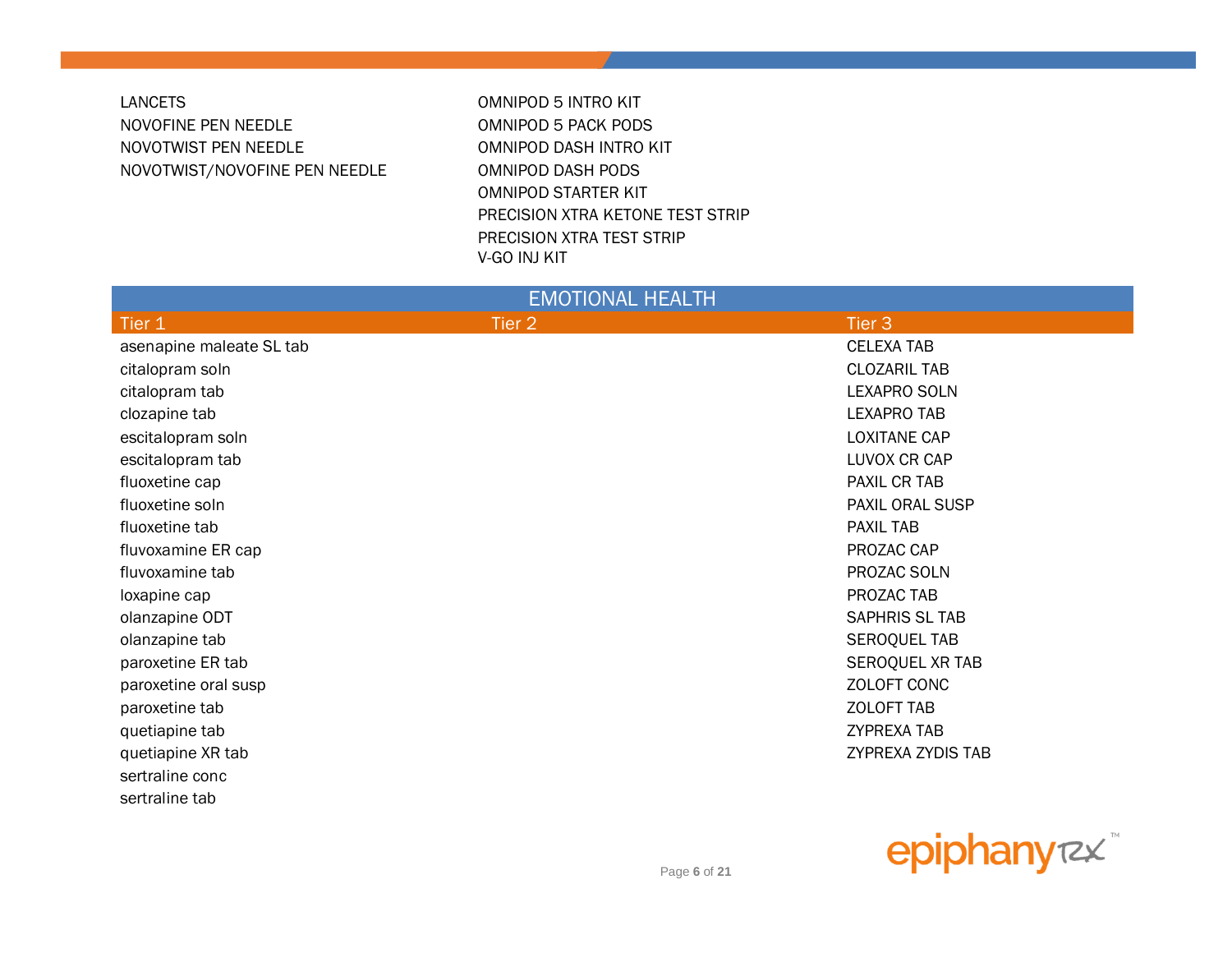| <b>EYE RELATED</b>                   |                                |                                   |  |
|--------------------------------------|--------------------------------|-----------------------------------|--|
| Tier 1                               | Tier 2                         | Tier $3$                          |  |
| acetazolamide ER cap                 | ALPHAGAN P OPHTH SOLN 0.1%     | ALPHAGAN P OPHTH SOLN 0.15%       |  |
| acetazolamide tab                    | <b>BETIMOL OPHTH SOLN</b>      | BETAGAN OPHTH SOLN                |  |
| apraclonidine ophth soln             | BETOPTIC-S OPHTH SOLN          | COSOPT (PF) OPHTH SOLN            |  |
| betaxolol ophth soln                 | DORZOLAMIDE/TIMOLOL OPHTH SOLN | DIAMOX SEQUEL CAP                 |  |
| brimonidine ophth soln 0.15%         | <b>IOPIDINE OPHTH SOLN 1%</b>  | <b>IOPIDINE OPHTH SOLN</b>        |  |
| brimonidine ophth soln 0.2%          | ISTALOL OPHTH SOLN             | <b>ISTALOL OPHTH SOLN 0.5%</b>    |  |
| CARTEOLOL OPHTH SOLN                 | METIPRANOLOL OPHTH SOLN        | NEPTAZANE TAB                     |  |
| dorzolamide/timolol (pf) ophth soln  | SIMBRINZA OPHTH SUSP           | TIMOPTIC OCUDOSE OPHTH SOLN 0.25% |  |
| LEVOBUNOLOL OPHTH SOLN               | TIMOLOL OPHTH GEL SOLN         | TIMOPTIC OCUDOSE OPHTH SOLN 0.5%  |  |
| methazolamide tab                    |                                | TIMOPTIC OPHTH SOLN               |  |
| timolol maleate (pf) ophth soln 0.5% |                                | TIMOPTIC-XE OPHTH GEL             |  |
| timolol maleate ophth gel            |                                |                                   |  |
| timolol maleate ophth soln           |                                |                                   |  |
| timolol maleate ophth soln 0.5%      |                                |                                   |  |

| <b>HIGH BLOOD PRESSURE</b>                   |                                                                          |                         |  |
|----------------------------------------------|--------------------------------------------------------------------------|-------------------------|--|
| Tier 1                                       | Tier 2                                                                   | Tier 3                  |  |
| acebutolol cap                               | <b>DIURIL SUSP</b>                                                       | <b>ACCUPRIL TAB</b>     |  |
| aliskiren tab                                | <b>ENTRESTO TAB</b>                                                      | <b>ACCURETIC TAB</b>    |  |
| amiloride tab                                | K-PHOS TAB                                                               | <b>ACEON TAB</b>        |  |
| amiloride/hydrochlorothiazide tab            | <b>MULTAQ TAB</b>                                                        | <b>ADALAT CC TAB</b>    |  |
| amiodarone tab                               | NITRO-BID OINT                                                           | ALDACTAZIDE TAB         |  |
| amlodipine tab                               | NORPACE CR CAP                                                           | ALDACTAZIDE TAB 50-50MG |  |
| AMLODIPINE/ATORVASTATIN TAB                  | POTASSIUM PHOSPHATE MONOBASIC TAB<br>TRIAMTERENE/HYDROCHLOROTHIAZIDE CAP | <b>ALDACTONE TAB</b>    |  |
| amlodipine/benazepril cap                    | 50-25MG                                                                  | ALTACE CAP              |  |
| amlodipine/olmesartan tab                    |                                                                          | <b>ALTACE TAB</b>       |  |
| amlodipine/valsartan tab                     |                                                                          | <b>AMTURNIDE TAB</b>    |  |
| amlodipine/valsartan/hydrochlorothiazide tab |                                                                          | ATACAND TAB             |  |

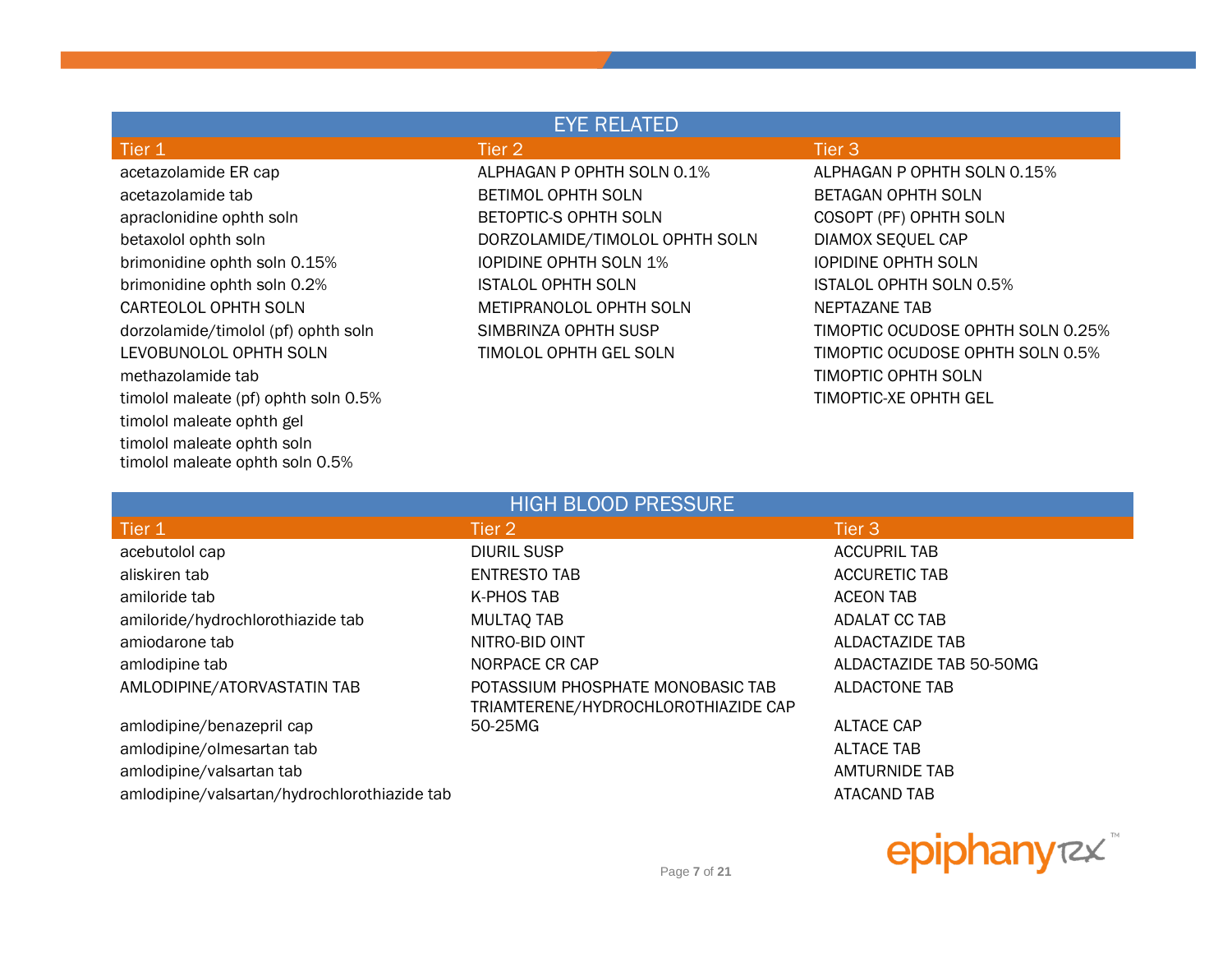atenolol tab atenolol/chlorthalidone tab benazepril tab **BENAZEPRIL/HCT TAB** benazepril/hydrochlorothiazide tab betaxolol tab bisoprolol tab bisoprolol/hydrochlorothiazide tab bumetanide tab candesartan tab captopril tab CAPTOPRIL/HYDROCHLOROTHIAZIDE TAB carvedilol tab **CHLOROTHIAZIDE TAB** chlorthalidone tab clonidine patch clonidine tab DIGOXIN SOLN digoxin tab diltiazem ER cap diltiazem ER tab diltiazem tab disopyramide cap disopyramide ER cap dofetilide cap doxazosin tab enalapril maleate oral soln enalapril tab enalapril/hydrochlorothiazide tab eplerenone tab ethacrynic tab felodipine ER tab

**AVALIDE TAB AVAPRO TAB AZOR TAR BENICAR HCT TAB BENICAR TAB BETAPACE AF TAB BETAPACE TAB CADUET TAB CALAN SR TAB CALAN TAB CARDENE SR CAP** CARDIZEM CD CAP **CARDIZEM LA TAB CARDIZEM TAB CARDURA TAB CAROSPIR SUSP CATAPRES TAB** CATAPRES-TTS PATCH **CORDARONE TAB COREG TAB CORGARD TAB CORZIDE TAB** CORZIDE TAB 80-5MG **COVERA-HS TAB COZAAR TAB DEMADEX TAR DIBENZYLINE CAP DILACOR XR CAP DILATRATE SR CAP DIOVAN HCT TAB DIOVAN TAB DYAZIDE CAP** 

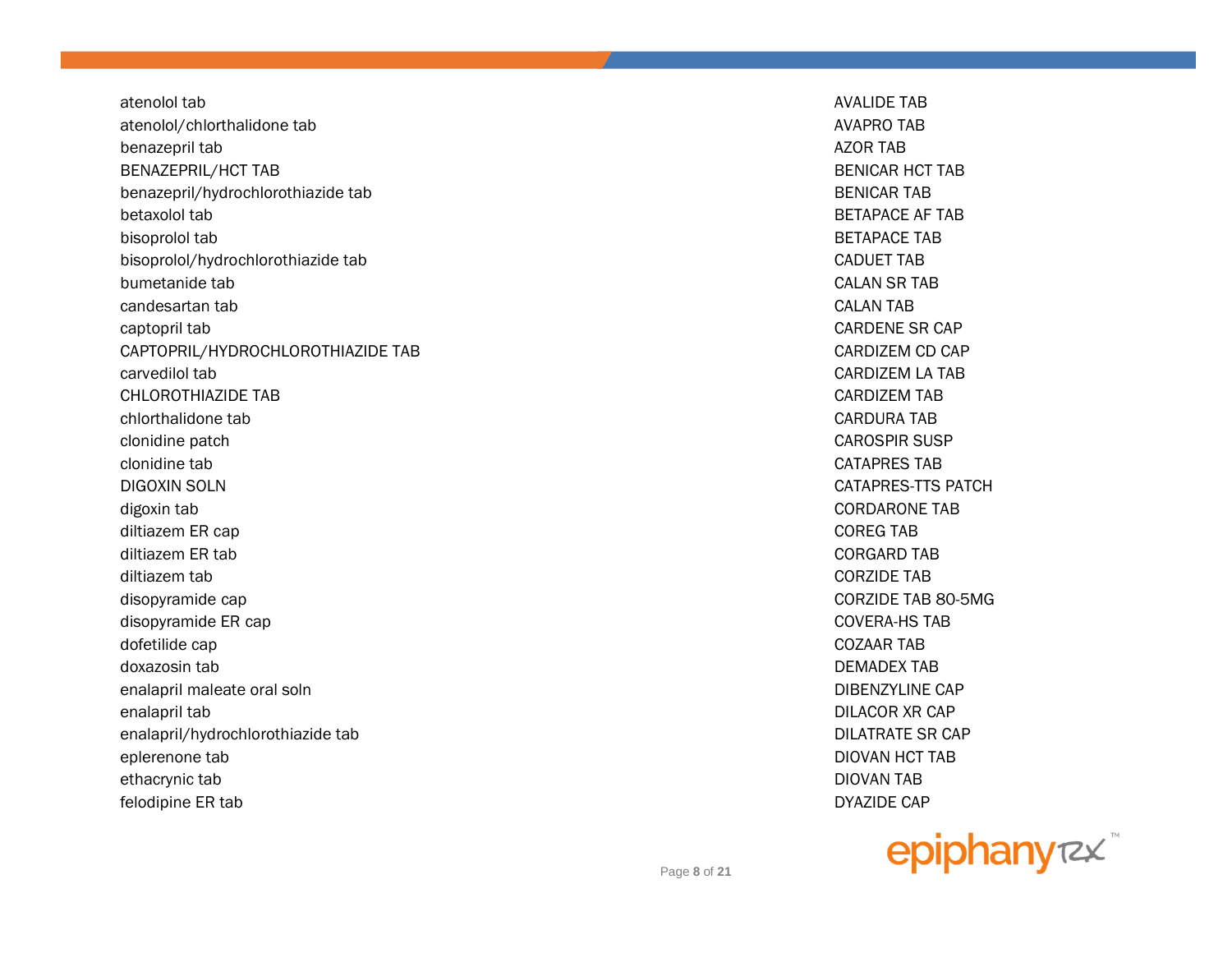flecainide tab DYNACIRC CR TAB fosinopril tab DYRENIUM CAP fosinopril/hydrochlorothiazide tab EDECRIN TAB FUROSEMIDE SOLN EPANED SOLN furosemide tab EXFORGE HCT TAB guanfacine IR tab EXFORGE TAB hydralazine tab FIRST ATENOLOL SOLN hydrochlorothiazide cap FIRST METOPROLOL ORAL SOLN hydrochlorothiazide tab GUANABENZ TAB indapamide tab HYZAAR TAB irbesartan tab IMDUR TAB irbesartan/hydrochlorothiazide tab INDERAL LA CAP ISOSORBIDE DINITRATE ER TAB INSPRA TAB isosorbide dinitrate SL tab ISORDIL TITRADOSE TAB isosorbide dinitrate tab ISORDIL TITRADOSE TAB 40MG isosorbide dinitrate tab 40mg Kata ang mga kata at ang kata ang kata ang kata ang kata ang kata ang kata ang k isosorbide mononitrate ER tab KERLONE TAB KERLONE TAB isosorbide mononitrate tab **KLOR-CON POWDER PACKET** ISOXSUPRINE TAB KLOR-CON POWDER PACKET 25MEQ isradipine cap **K-PHOS NEUTRAL TAB** K-TAB LANOXIN TAB labetalol tab LASIX TAB lisinopril tab LEVATOL TAB lisinopril/hydrochlorothiazide tab LOPRESSOR HCT TAB losartan tab LOPRESSOR TAB losartan/hydrochlorothiazide tab LOTENSIN HCT TAB METHYCLOTHIAZIDE TAB LOTENSIN TAB METHYLDOPA TAB LOTREL CAP METHYLDOPA/HYDROCHLOROTHIAZIDE TAB MAVIK TAB MAVIK TAB metolazone tab MAXZIDE TAB metoprolol ER tab MICARDIS TAB MICARDIS TAB MICARDIS TAB MICARDIS TAB MICARDIS TAB MICARDIS TAB MICARDIS TAB M metoprolol tab MICRO-K CAP

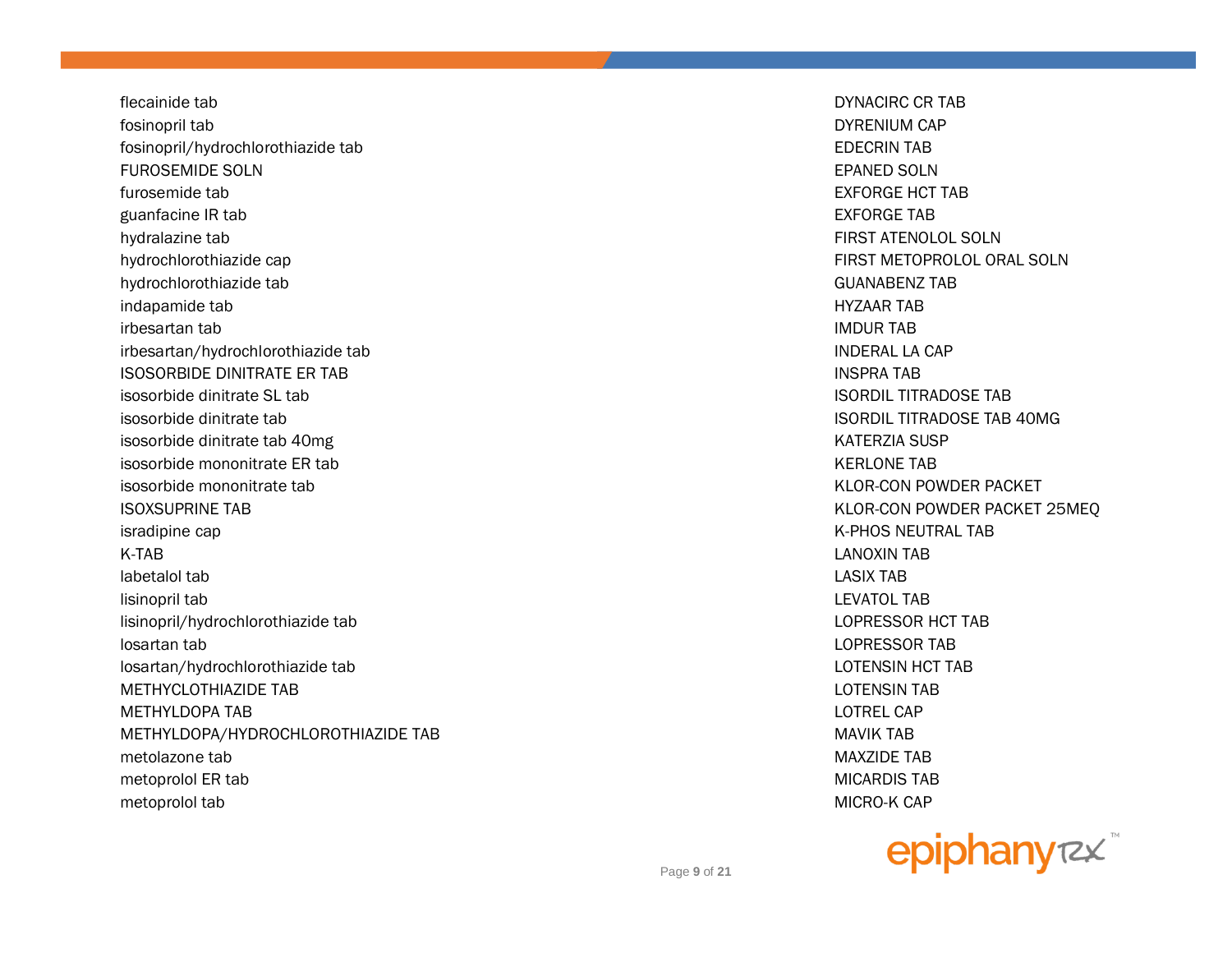METOPROLOL/HYDROCHLOROTHIAZIDE TAB MICROZIDE CAP mexiletine hcl cap MIDAMOR TAB midodrine tab **MINIPRESS CAP** MINIPRESS CAP minoxidil tab NEXICLON XR SUSP moexipril tab NIMOTOP CAP MOEXIPRIL/HYDROCHLOROTHIAZIDE TAB NISOLDIPINE ER TAB 25.5MG nadolol tab NITRO-DUR PATCH

nadolol/bendroflumethiazide tab nebivolol hcl tab NITROLINGUAL PUMP SPRAY nicardipine cap NITROMIST SPRAY nifedipine cap NITROSTAT SL TAB nifedipine ER tab NORPACE CAP NORPACE CAP nimodipine cap NORVASC TAB nisoldipine ER tab PRINIVIL TAB, ZESTRIL TAB NISOLDIPINE ER TAB 20MG, 30MG, 40MG PROAMATINE TAB NITROGLYCERIN ER CAP PROCARDIA CAP PROCARDIA CAP PROCARDIA CAP PROCARDIA CAP PROCARDIA CAP nitroglycerin lingual spray QBRELIS SOLN nitroglycerin patch QUINIDINE SULFATE ER TAB nitroglycerin SL tab RANEXA TAB olmesartan tab RESERPINE TAB olmesartan/hydrochlorothiazide tab **RYTHMOL SR CAP** and the RYTHMOL SR CAP perindopril tab RYTHMOL TAB phenoxybenzamine cap SECTRAL CAP SECTRAL CAP phospha 250 neutral tab SOTYLIZE SOLN 5MG/ML pindolol tab SULAR TAB POT/CHLORIDE EFFER TAB TAMBOCOR TAB potassium bicarbonate effer tab TEKAMLO TAB potassium chloride effer tab TEKTURNA HCT TAB potassium chloride ER cap TEKTURNA TAB potassium chloride ER tab TENEX TAB potassium chloride micro tab TENORETIC TAB CONSERVERSION CONSERVERSION CONSERVERSION CONSERVERSION CONSERVERSIO

NITRO-DUR PATCH 0.3MG/HR, 0.8MG/HR

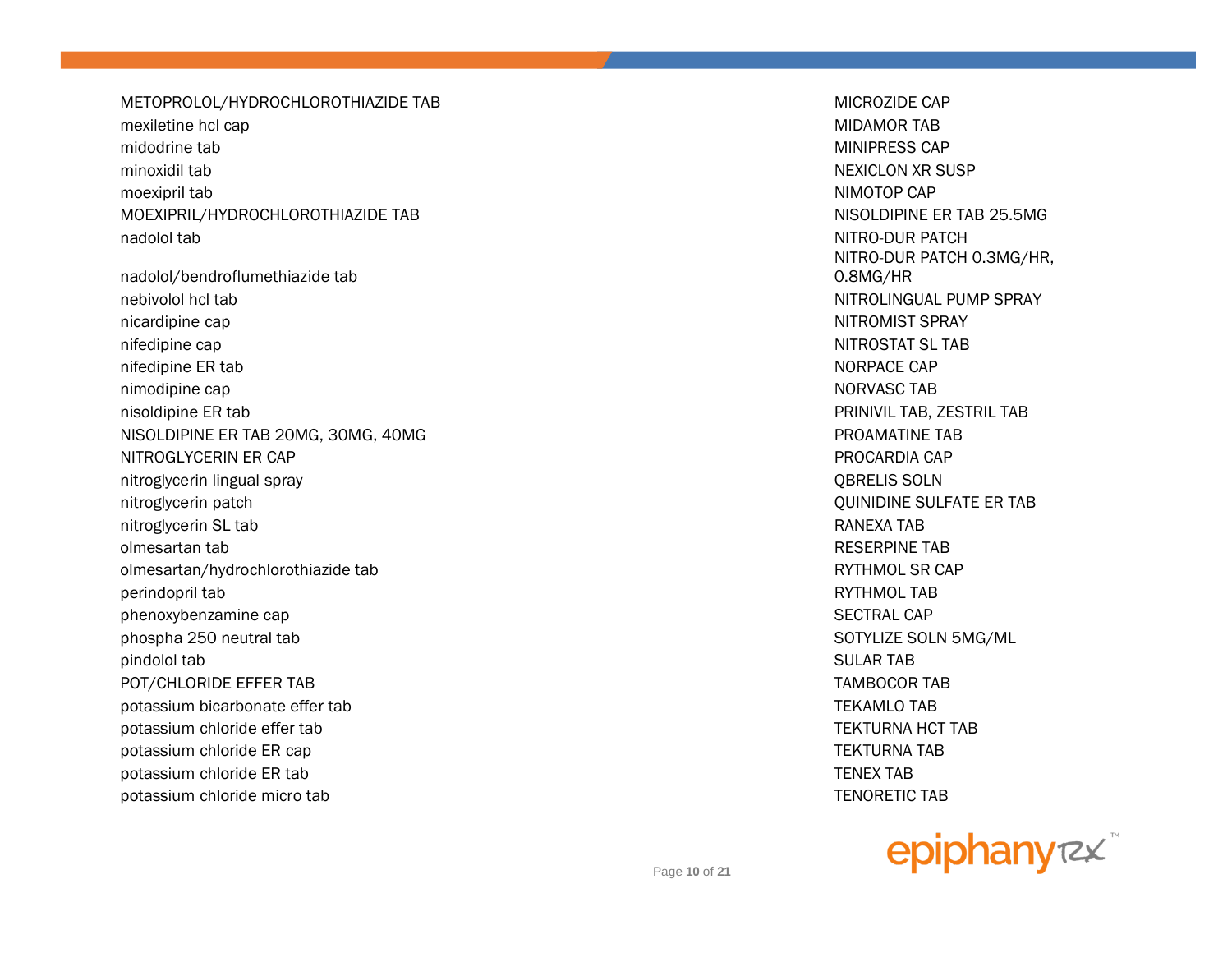potassium chloride powder packet **TENORMIN TAB** potassium chloride soln TIAZAC CAP prazosin cap TIKOSYN CAP propafenone ER cap TOPROL XL TAB propafenone tab TRANDATE TAB propranolol ER cap UNIRETIC TAB propranolol oral soln 20mg/5ml UNIVASC TAB PROPRANOLOL SOLN VALTURNA TAB propranolol tab VASERETIC TAB PROPRANOLOL/HYDROCHLOROTHIAZIDE TAB VASOTEC TAB quinapril tab VERELAN CAP quinapril/hydrochlorothiazide tab VERELAN PM CAP quinidine gluconate CR tab  $V$  and  $V$  and  $V$  and  $V$  are  $V$  and  $V$  are  $V$  are  $V$  are  $V$  are  $V$  and  $V$  are  $V$  are  $V$  are  $V$  and  $V$  are  $V$  are  $V$  are  $V$  are  $V$  and  $V$  are  $V$  are  $V$  are  $V$  are  $V$  are  $V$ quinidine sulfate tab **VERELAN SR CAP 360mg** ramipril cap ZAROXOLYN TAB ranolazine tab ZEBETA TAB sotalol AF tab ZESTORETIC TAB sotalol tab ZIAC TAB spironolactone tab spironolactone/hydrochlorothiazide tab telmisartan tab terazosin cap TIMOLOL MALEATE TAB torsemide tab trandolapril tab triamterene cap triamterene/hydrochlorothiazide cap triamterene/hydrochlorothiazide tab valsartan tab valsartan/hydrochlorothiazide tab verapamil SR cap VERAPAMIL SR CAP 360mg

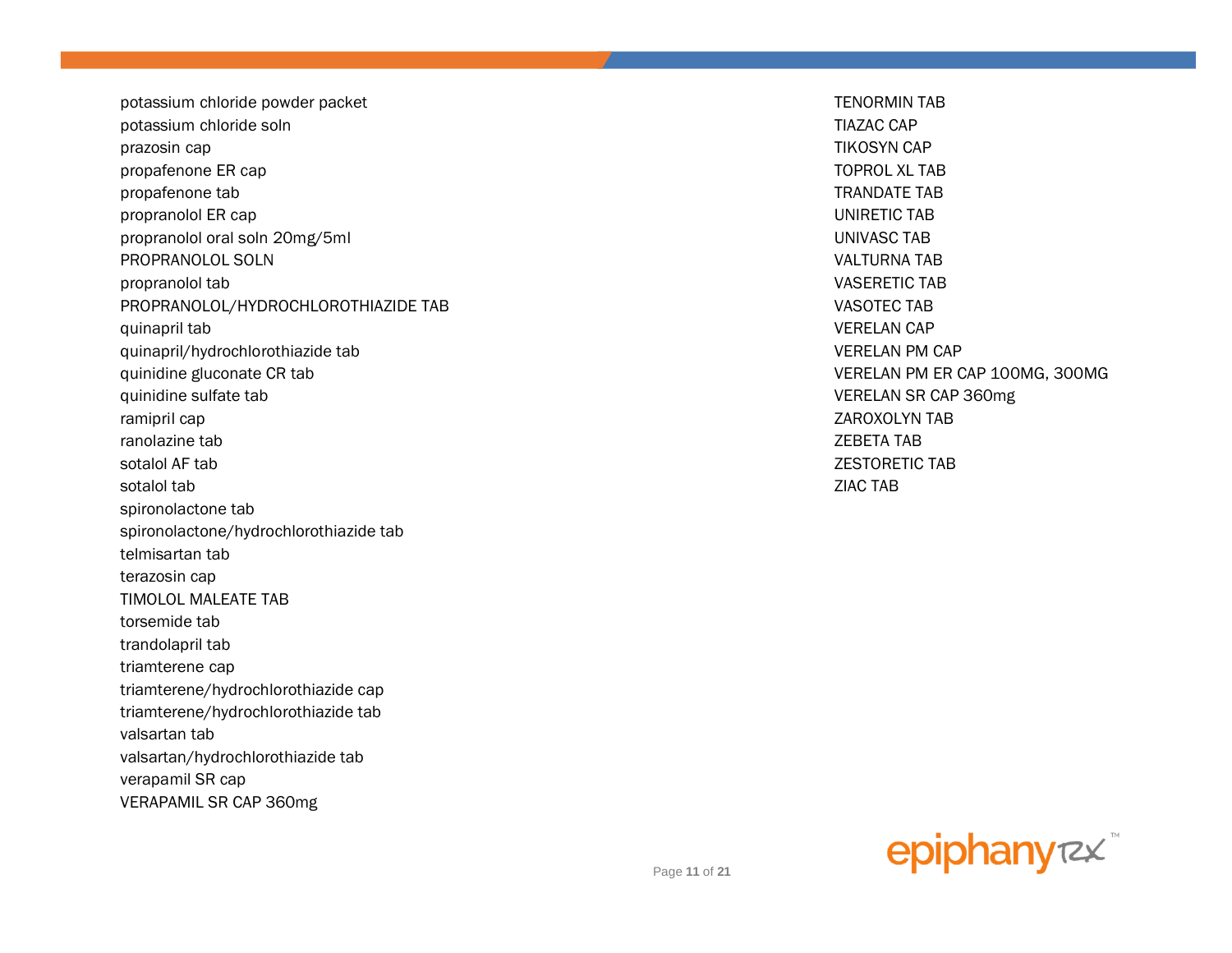#### verapamil SR tab verapamil tab

| <b>HIGH CHOLESTEROL</b>                  |                   |                              |  |
|------------------------------------------|-------------------|------------------------------|--|
| Tier 1                                   | Tier <sub>2</sub> | Tier <sub>3</sub>            |  |
| atorvastatin tab 40mg*                   | VASCEPA CAP 0.5GM | <b>COLESTID GRANULE</b>      |  |
| atorvastatin tab 80mg*                   |                   | <b>COLESTID POWDER PACK</b>  |  |
| cholestyramine lite powder               |                   | <b>COLESTID TAB</b>          |  |
| cholestyramine lite powder pack          |                   | CRESTOR TAB*                 |  |
| cholestyramine powder                    |                   | CRESTOR TAB 20MG*            |  |
| cholestyramine powder pack               |                   | FENOFIBRIC TAB, FIBRICOR TAB |  |
| colesevelam pack                         |                   | LESCOL CAP*                  |  |
| colesevelam tab                          |                   | LESCOL XL TAB*               |  |
| colestipol granule                       |                   | LIPITOR TAB*                 |  |
| colestipol powder packet                 |                   | LIVALO TAB <sup>*</sup>      |  |
| colestipol tab                           |                   | <b>LOPID TAB</b>             |  |
| ezetimibe tab                            |                   | LOVAZA CAP                   |  |
| ezetimibe/simvastatin tab                |                   | MEVACOR TAB*                 |  |
| fenofibrate cap 67mg, 134mg, 200mg       |                   | <b>NIASPAN ER TAB</b>        |  |
| fenofibrate tab 48mg, 54mg, 145mg, 160mg |                   | PRAVACHOL TAB*               |  |
| fenofibric acid DR cap                   |                   | <b>QUESTRAN LITE POWDER</b>  |  |
| fluvastatin cap*                         |                   | QUESTRAN LITE POWDER PACK    |  |
| fluvastatin ER tab*                      |                   | <b>QUESTRAN POWDER</b>       |  |
| gemfibrozil tab                          |                   | <b>QUESTRAN POWDER PACK</b>  |  |
| icosapent ethyl cap 1gm                  |                   | <b>TRICOR TAB</b>            |  |
| niacin ER tab                            |                   | VASCEPA CAP 1GM              |  |
| omega-3-acid ethyl esters cap            |                   | <b>VYTORIN TAB</b>           |  |
| rosuvastatin tab 20mg*                   |                   | <b>WELCHOL PACK</b>          |  |
| rosuvastatin tab 40mg*                   |                   | <b>WELCHOL TAB</b>           |  |
|                                          |                   | ZOCOR TAB*                   |  |

| <b>MISCELLANEOUS</b> |         |               |             |
|----------------------|---------|---------------|-------------|
| Tier 1               | Tier 2. | Tier 3        |             |
|                      |         | Page 12 of 21 | epiphanyrzx |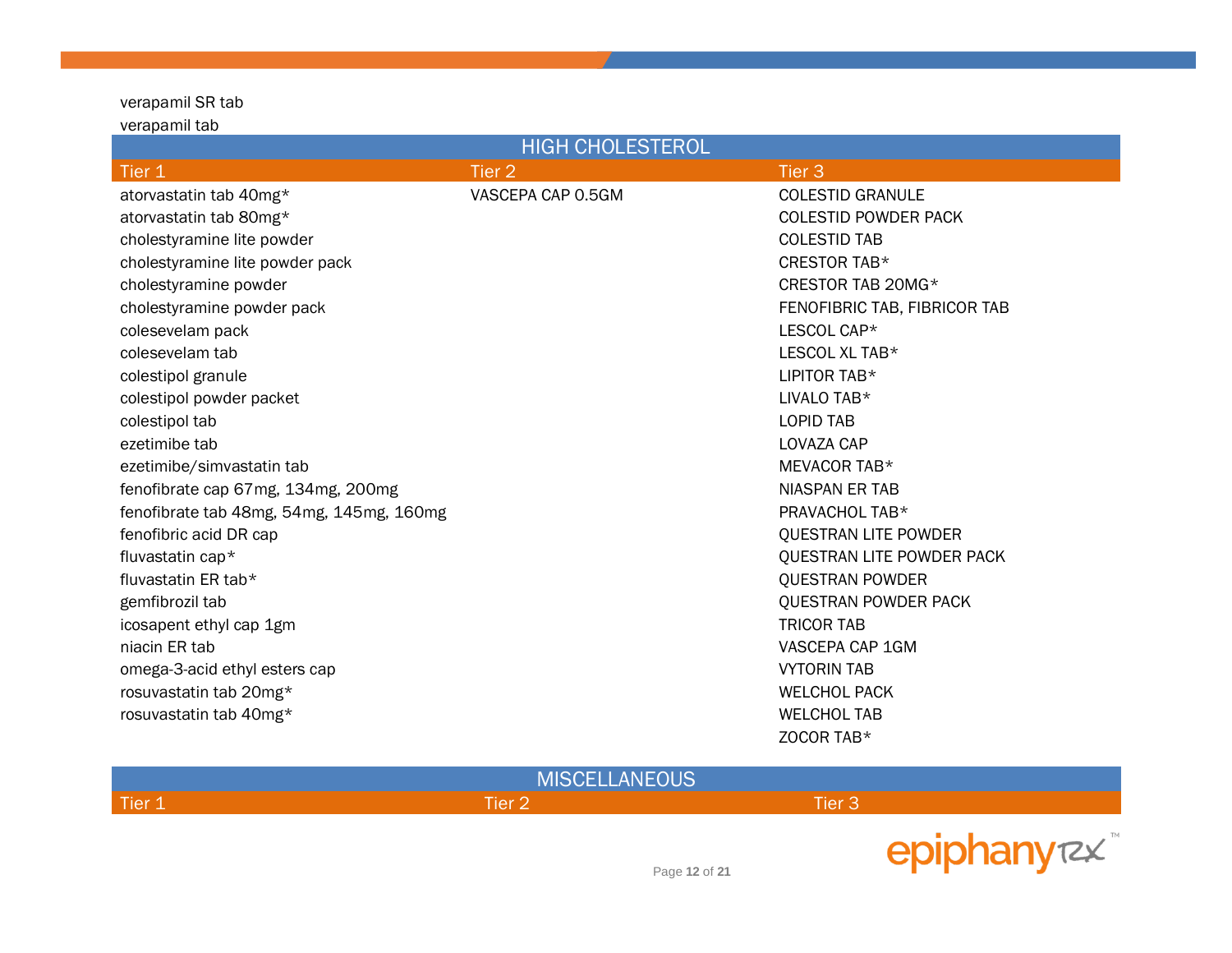chlorhexidine gluconate soln CLENPIQ SOLN CONTEXANTER MIRALAX PACKET FLUOR-A-DAY CHEW TAB GALZIN CAP GALZIN CAP GALZIN CAP MIRALAX POWDER FLUORIDEX SENSITIVITY PASTE PREVIDENT GEL PERIDEX SOLN sodium fluoride gel extending the PREVIDENT PASTE sodium fluoride paste **PREVIDENT SOLN** sodium fluoride rinse sodium fluoride/potassium nitrate paste triamcinolone in orabase paste zinc sulfate cap

| <b>OSTEOPOROSIS (A BONE DISEASE)</b>                  |                      |                                   |  |
|-------------------------------------------------------|----------------------|-----------------------------------|--|
| Tier 1                                                | Tier 2               | Tier 3                            |  |
| alendronate sodium oral soln                          | ALENDRONATE TAB 40MG | <b>ACTONEL TAB</b>                |  |
| alendronate tab                                       | FORTEO INJ           | ATELVIA TAB                       |  |
| calcitonin nasal spray                                | FORTICAL NASAL SPRAY | <b>BONIVA TAB 150MG</b>           |  |
| ETIDRONATE DISODIUM TAB 400MG                         | NATPARA INJ          | <b>FOSAMAX TAB</b>                |  |
| ibandronate tab 150mg                                 | TYMLOS INJ           | <b>MIACALCIN NASAL SPRAY</b>      |  |
| risedronate DR tab                                    |                      | <b>SKELID TAB</b>                 |  |
| risedronate tab                                       |                      |                                   |  |
| <b>PRENATAL VITAMINS</b>                              |                      |                                   |  |
| Tier 1                                                | Tier 2               | Tier 3                            |  |
| CONCEPT DHA CAP                                       |                      | MYNATAL-Z TAB                     |  |
| PRENATABS RX TAB                                      |                      | NEONATAL 19 TAB                   |  |
| <b>PRENATAL 19 CHEW TAB</b>                           |                      | NEONATAL FE TAB                   |  |
|                                                       |                      |                                   |  |
| PRENATAL 19 TAB                                       |                      | PRENATAL VITAMINS (NON-PREFERRED) |  |
| PRENATAL VITAMINS (PRENATAL PLUS, PREPLUS, PRENAPLUS) |                      | <b>VITAFOL STRIPS</b>             |  |

| <b>PROSTATE HEALTH</b> |               |             |  |
|------------------------|---------------|-------------|--|
| Tier 1                 | <b>Tier 2</b> | Tier 3      |  |
| alfuzosin SR tab       |               | AVODART CAP |  |

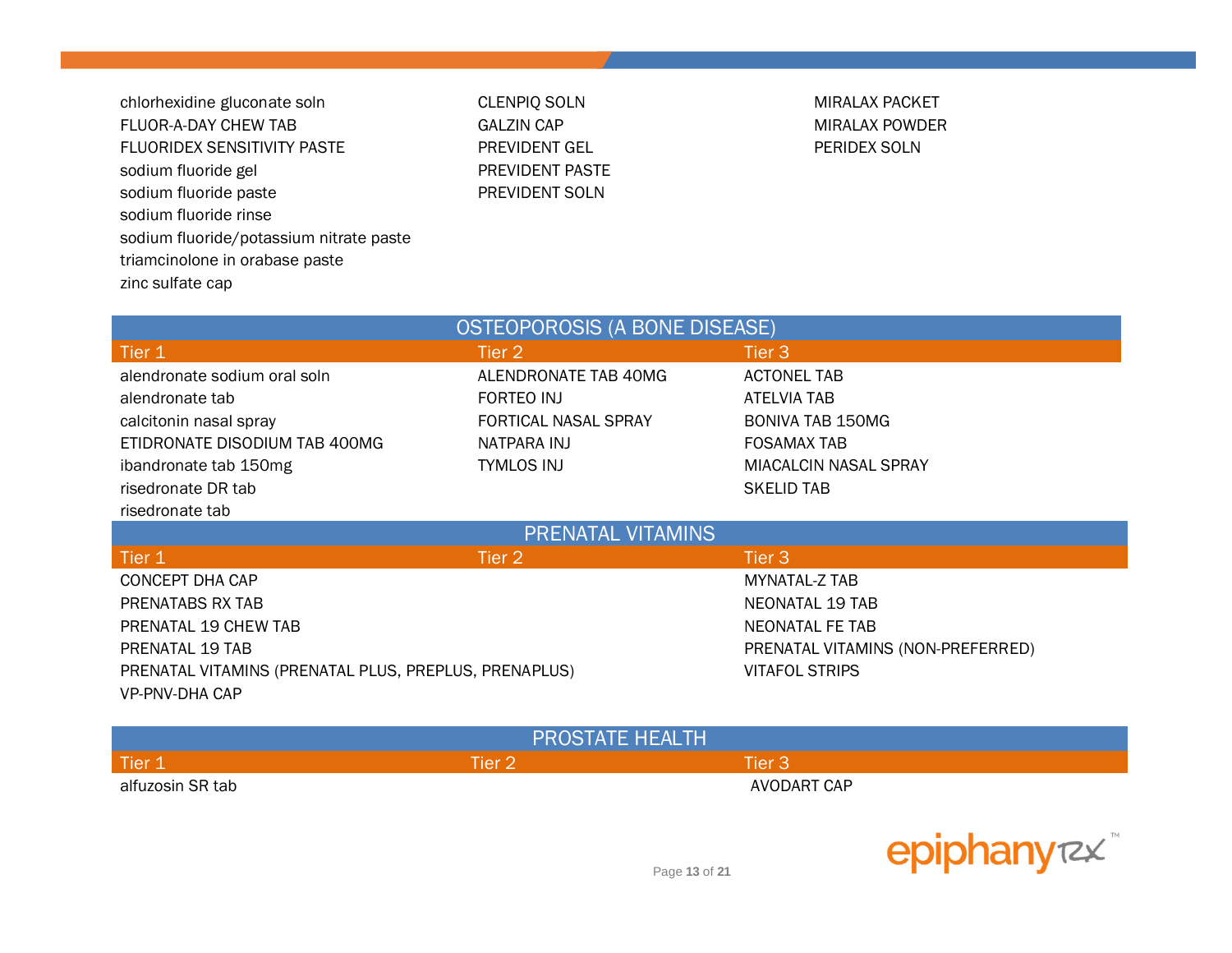dutasteride cap **FLOMAX** CAP dutasteride/tamsulosin cap JALYN CAP finasteride tab PROSCAR TAB silodosin cap **RAPAFLO CAP** RAPAFLO CAP tamsulosin cap UROXATRAL TAB

| <b>SEIZURE CONDITIONS</b>                   |                            |                              |  |  |
|---------------------------------------------|----------------------------|------------------------------|--|--|
| Tier 1                                      | Tier 2                     | Tier 3                       |  |  |
| phenytoin cap                               | DILANTIN CAP 30MG          | DILANTIN CAP 100MG           |  |  |
| phenytoin chew tab                          | PEGANONE TAB               | <b>DILANTIN INFATABS</b>     |  |  |
| phenytoin susp                              |                            | <b>DILANTIN SUSP</b>         |  |  |
|                                             |                            |                              |  |  |
|                                             | <b>WOMEN'S HEALTH</b>      |                              |  |  |
| Tier 1                                      | Tier 2                     | Tier 3                       |  |  |
| esterified estrogens/methyltestosterone tab | <b>ESTRING</b>             | <b>ACTIVELLA TAB</b>         |  |  |
| estradiol cream                             | <b>MYFEMBREE TAB</b>       | <b>ALORA PATCH</b>           |  |  |
| estradiol patch                             | <b>ORIAHNN CAP</b>         | <b>CENESTIN TAB</b>          |  |  |
| estradiol tab                               | PREMARIN TAB               | <b>CLIMARA PATCH</b>         |  |  |
| estradiol vaginal tab, yuvafem vaginal tab  | PREMARIN VAGINAL CREAM     | <b>ESTRACE TAB</b>           |  |  |
| estradiol/norethindrone tab                 | PREMPHASE TAB, PREMPRO TAB | <b>ESTRACE VAGINAL CREAM</b> |  |  |
| <b>ESTROPIPATE TAB</b>                      |                            | <b>FEMHRT TAB</b>            |  |  |
| jinteli tab                                 |                            | <b>FEMRING</b>               |  |  |
|                                             |                            | <b>MENEST TAB</b>            |  |  |
|                                             |                            | PREFEST TAB                  |  |  |
|                                             |                            | <b>VAGIFEM TAB</b>           |  |  |

\*This drug is also on the ACA List (\$0 copay)



VIVELLE-DOT PATCH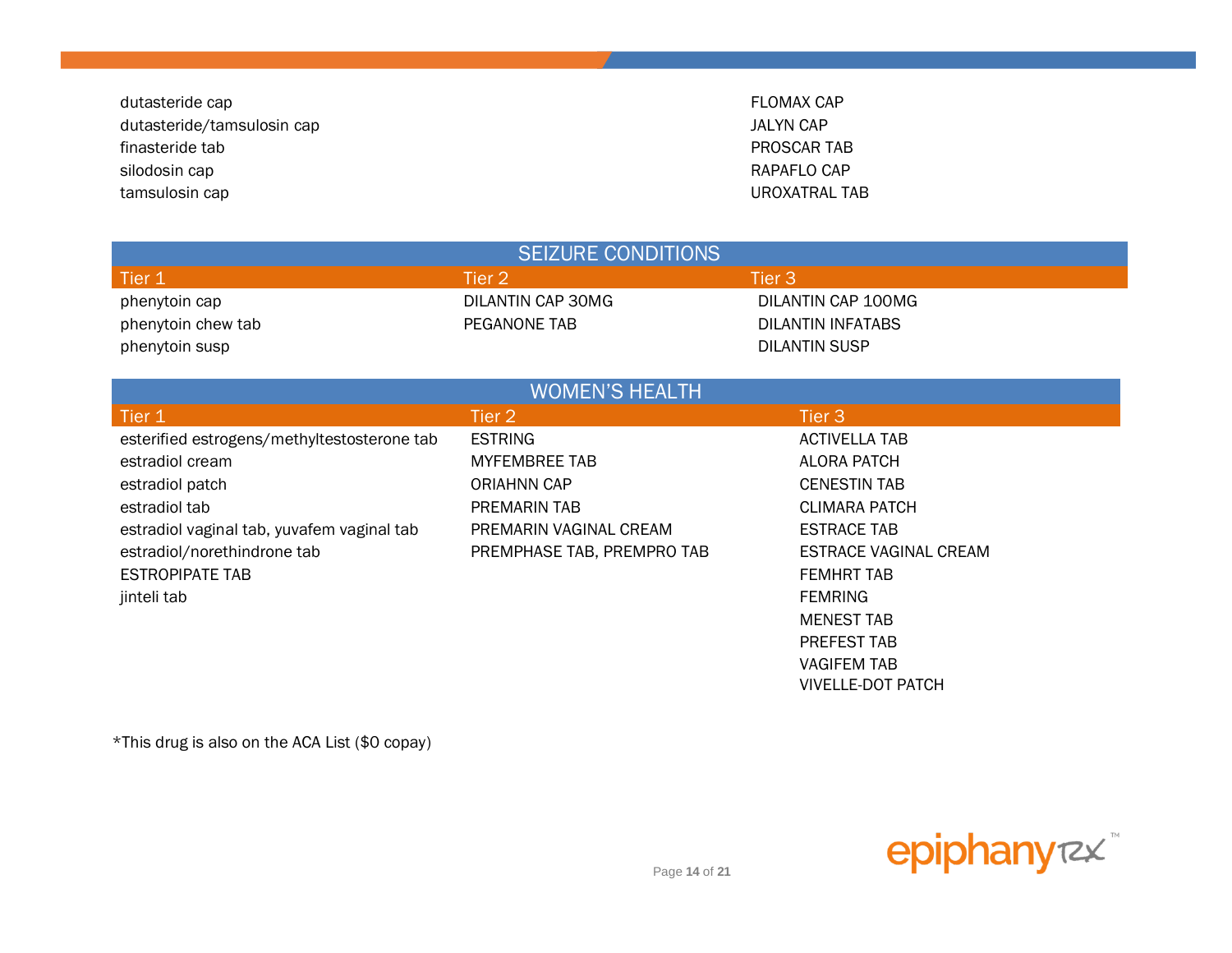# 2022 EpiphanyRx ACA Preventive Drug List

The Affordable Care Act (ACA) requires that eligible people get certain preventive services at no cost. The following categories and related drugs are clinical recommendations in the ACA. They are included in the ACA as preventive services. The ACA was passed in 2010.

Generic drugs are shown in lowercase type. Brand name drugs are shown in uppercase type. The medications below have a \$0 Copay.

#### **ASPIRIN THERAPY**

aspirin chew tab 81mg aspirin ec tab 325mg aspirin ec tab 81mg aspirin tab 325mg **ASPIRIN TAB 81MG** 

#### **BREAST CANCER PREVENTION**

anastrozole tab exemestane tab raloxifene tab tamoxifen tab

COLORECTAL CANCER SCREENING

**GAVILYTE-C SOLN GOLYTELY SOLN NULYTELY SOLN** peg 3350/electrolytes soln trilyte soln

epiphanyrzx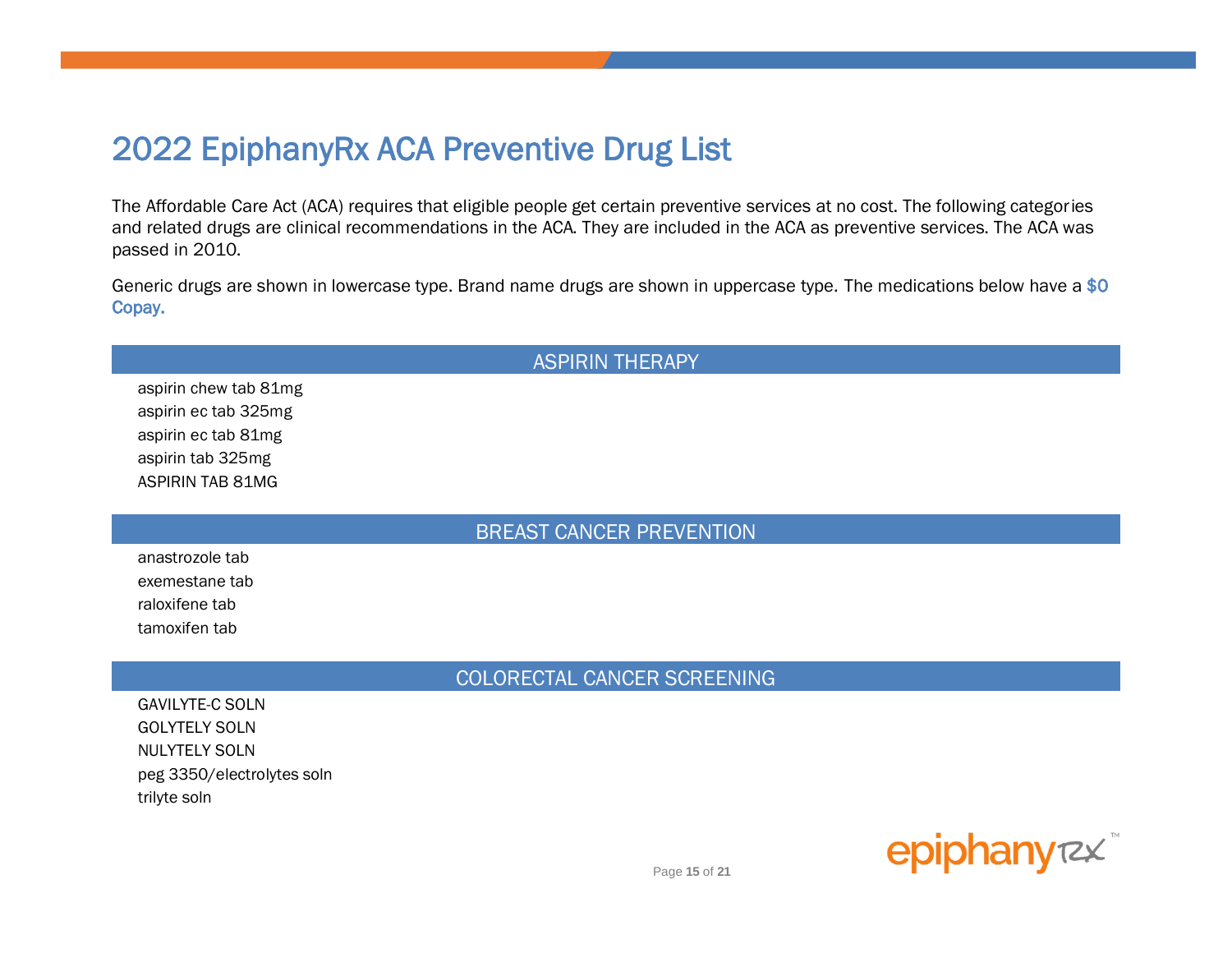#### **CONTRACEPTIVES NEXPLANON IMPLANT**

amethyst tab ashlyna tab, daysee tab **CERVICAL CAP CONCEPTROL GEL CONTRACEPTIVE FILM CONTRACEPTIVE FOAM CONTRACEPTIVE GEL CONTRACEPTIVE SUPP** cryselle tab DEPO-PROVERA SC INJ 104MG **DIAPHRAGM** drospirenone/ethinyl estradiol/levomefolate tab **ELLA TAB** eluryng vaginal ring enpresse tab **FEMALE CONDOMS** gianvi tab, ocella tab isibloom tab, enskyce tab, apri tab junel FE tab junel tab kelnor tab layolis FE tab, wymzya FE tab levonorgestrel tab LEVONORGESTREL TAB 0.75MG medroxyprogesterone inj mibelas chew tab **MIRENA IUD NECON TAB** 

norethindrone ace-ethinyl estradiol-fe cap norethindrone tab nortrel 7/7/7 tab, pirmella 7/7/7 tab nortrel tab PARAGARD IUD **PLAN B TAB** sprintec 28 tab **TODAY SPONGE** tri-legest tab tri-sprintec tab **TYBLUME TAB** velivet tab vienva tab, lessina tab, kurvelo tab viorele tab, kariva tab zafemy patch

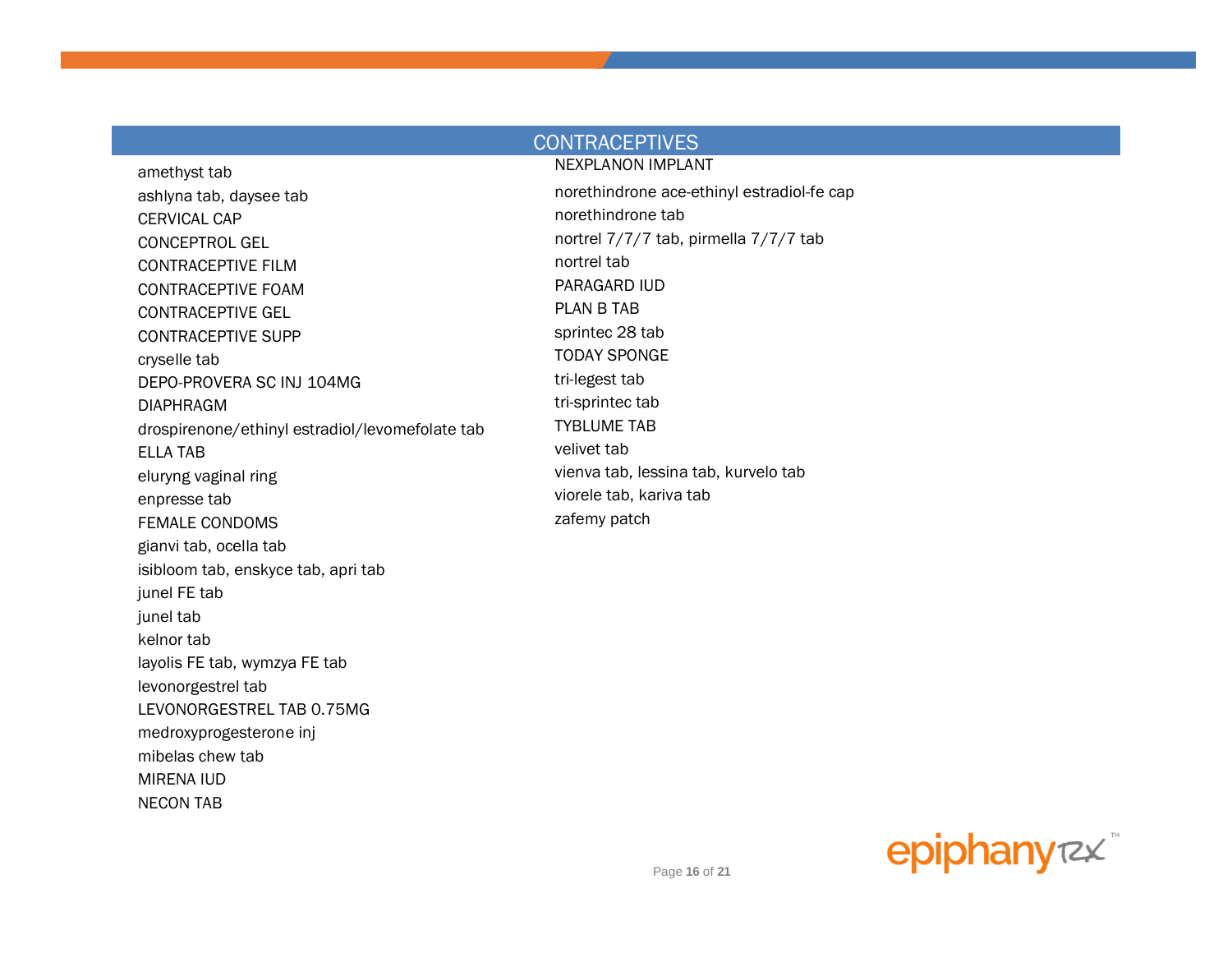## COVID-19 TREATMENT / PREVENTION / MONITORING

COVID-19 TEST CUE COVID-19 INJ TEST CARTRIDGE CUE HEALTH MONITOR MOLNUPIRAVIR CAP PAXLOVID TAB

#### DIABETIC SUPPLIES

ACCU-CHEK AVIVA PLUS METER ACCU-CHEK GUIDE CARE METER ACCU-CHEK GUIDE ME KIT ACCU-CHEK NANO METER FREESTYLE FREEDOM LITE METER FREESTYLE INSULINX METER FREESTYLE LITE METER FREESTYLE PRECISION NEO METER PRECISION XTRA METER

# HIGH CHOLESTEROL

atorvastatin tab 10mg atorvastatin tab 20mg lovastatin tab pravastatin tab rosuvastatin tab 10mg rosuvastatin tab 5mg simvastatin tab

HIV PREEXPOSURE PROPHYLAXIS

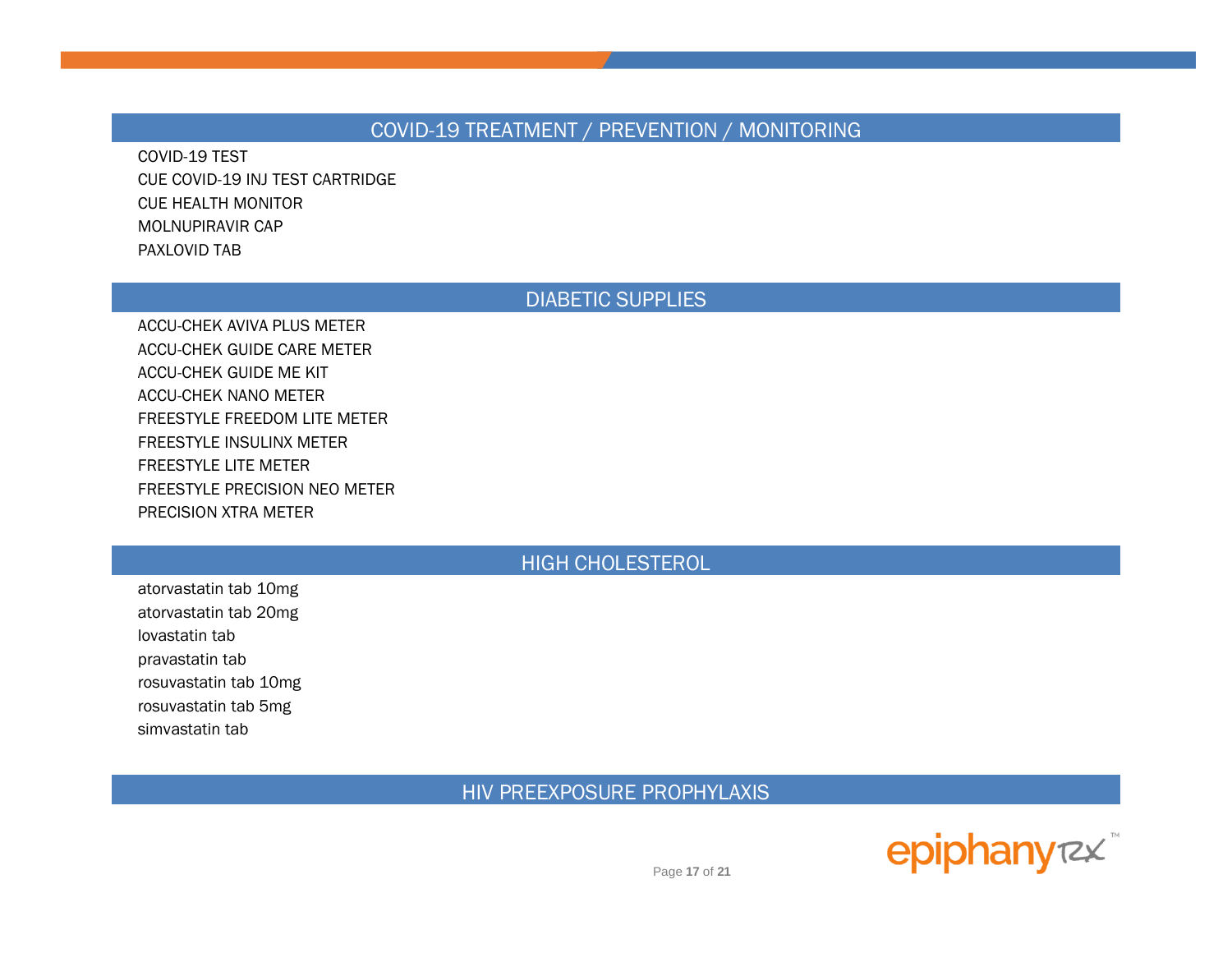**DESCOVY TAB** emtricitabine/tenofovir disoproxil fumarate tab **TRUVADA TAB** 

## **MISCELLANEOUS**

bisacodyl supp bisacodyl tab **FLORIVA DROPS FLUORABON SOLN KRISTALOSE PACK KRISTALOSE PACKET** lactulose soln **LURIDE CHEW TAB LURIDE SOLN** magnesium citrate soln magnesium hydroxide polyethylene glycol 3350 powder polyethylene glycol packet PREVIDENT 5000 PLUS CREAM senna cap senna chew tab senna tab sodium fluoride chew tab sodium fluoride cream SODIUM FLUORIDE LOZENGE sodium fluoride soln SODIUM FLUORIDE TAB sodium phosphates enema

**SMOKING CESSATION** 



Page 18 of 21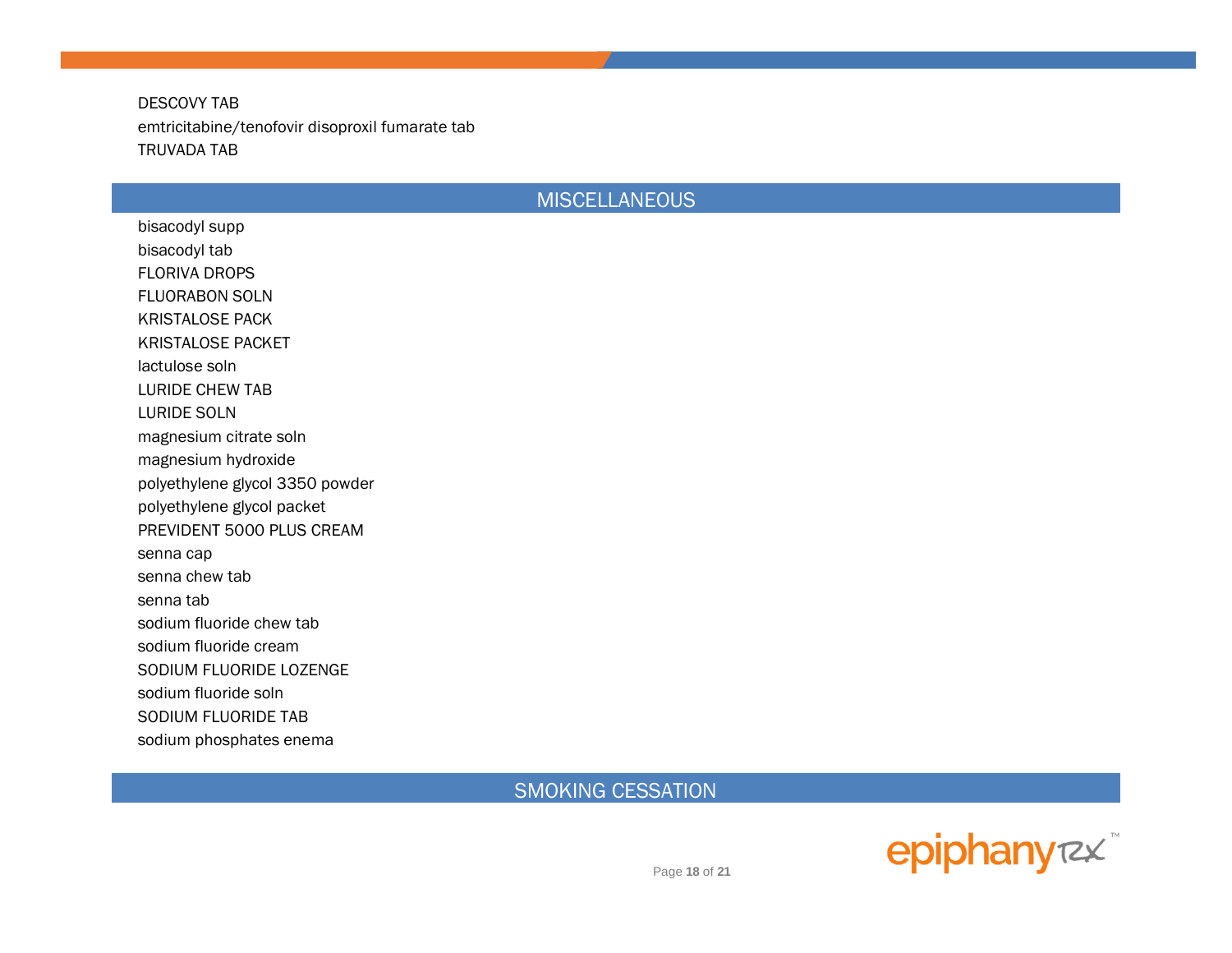bupropion SR tab CHANTIX PAK CHANTIX TAB NICODERM PATCH NICORETTE GUM NICORETTE LOZENGE nicotine gum NICOTINE KIT nicotine lozenge nicotine patch NICOTROL INHALER NICOTROL NASAL SPRAY ZYBAN TAB

#### **VACCINATIONS**

AFLURIA INJ FLUCELVAX INJ AFLURIA INJ, FLUZONE INJ FUNCELVAX QUAD INJ BEXSERO INJ FLULAVAL QUAD INJ, FLUZONE QUAD INJ CERVARIX INJ FLUMIST QUADRIVALENT NASAL SUSP COVID-19 VACCINE BOOSTER INJ (MODERNA) FLUVIRIN INJ COVID-19 VACCINE INJ (JANSSEN) FLUVIRIN PF INJ COVID-19 VACCINE INJ (MODERNA) FLUZONE HD PF INJ COVID-19 VACCINE INJ (PFIZER) THE STATE SERVICE OF THE STATE FLUZONE HIGH DOSE PF INJ COVID-19 VACCINE INJ 5-11Y (PFIZER) FLUZONE INTRADERMAL INJ DENGVAXIA SUSP FLUZONE QUAD INJ ENGERIX-B INJ FLUZONE/FLUARIX QUAD INJ ENGERIX-B INJ, RECOMBIVAX-HB INJ GARDASIL 9 INJ FLUAD INJ GARDASIL INJ FLUAD QUAD INJ HAVRIX INJ, VAQTA INJ FLUBLOK INJ HEPLISAV-B INJ

ADACEL/BOOSTRIX INJ FLUBLOK QUAD PF INJ

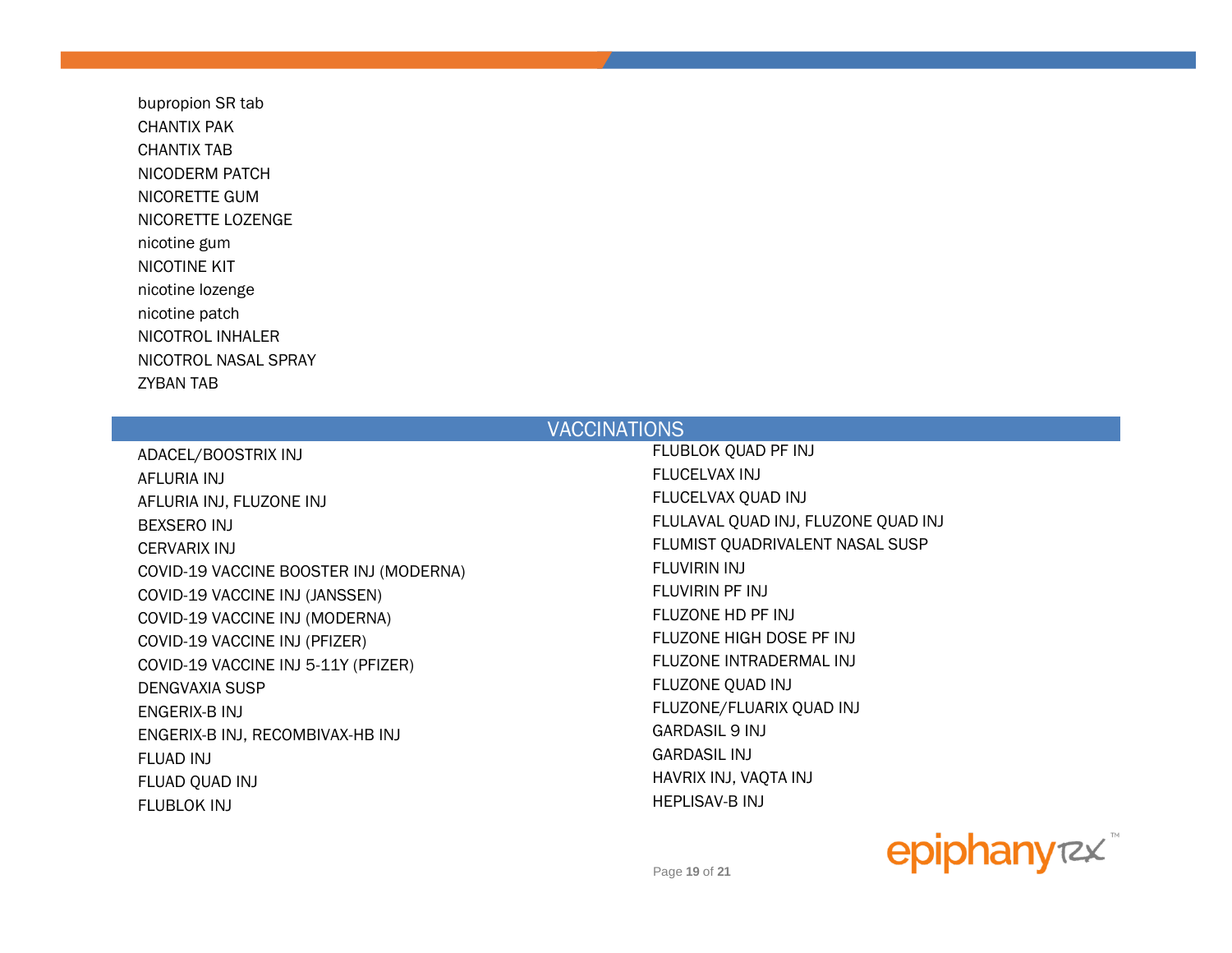IPOL INJ MENACTRA INJ MENHIBRIX INJ MENOMUNE INJ MENQUADFI INJ MENVEO INJ M-M-R II INJ PEDIARIX INJ PENTACEL INJ PNEUMOVAX INJ PREVNAR 13 INJ PREVNAR 20 INJ SHINGRIX INJ TETANUS/DIPHTHERIA TOXOID INJ TICOVAC INJ TRUMENBA INJ TWINRIX INJ TYPHIM VI INJ VARIVAX INJ VAXCHORA SUSP VAXELIS INJ VAXNEUVANCE INJ VIVOTIF CAP ZOSTAVAX INJ

## VITAMINS AND MINERALS

ferrous sulfate elixir FERROUS SULFATE LIQUID ferrous sulfate soln ferrous sulfate SR tab ferrous sulfate syrup



Page **20** of **21**